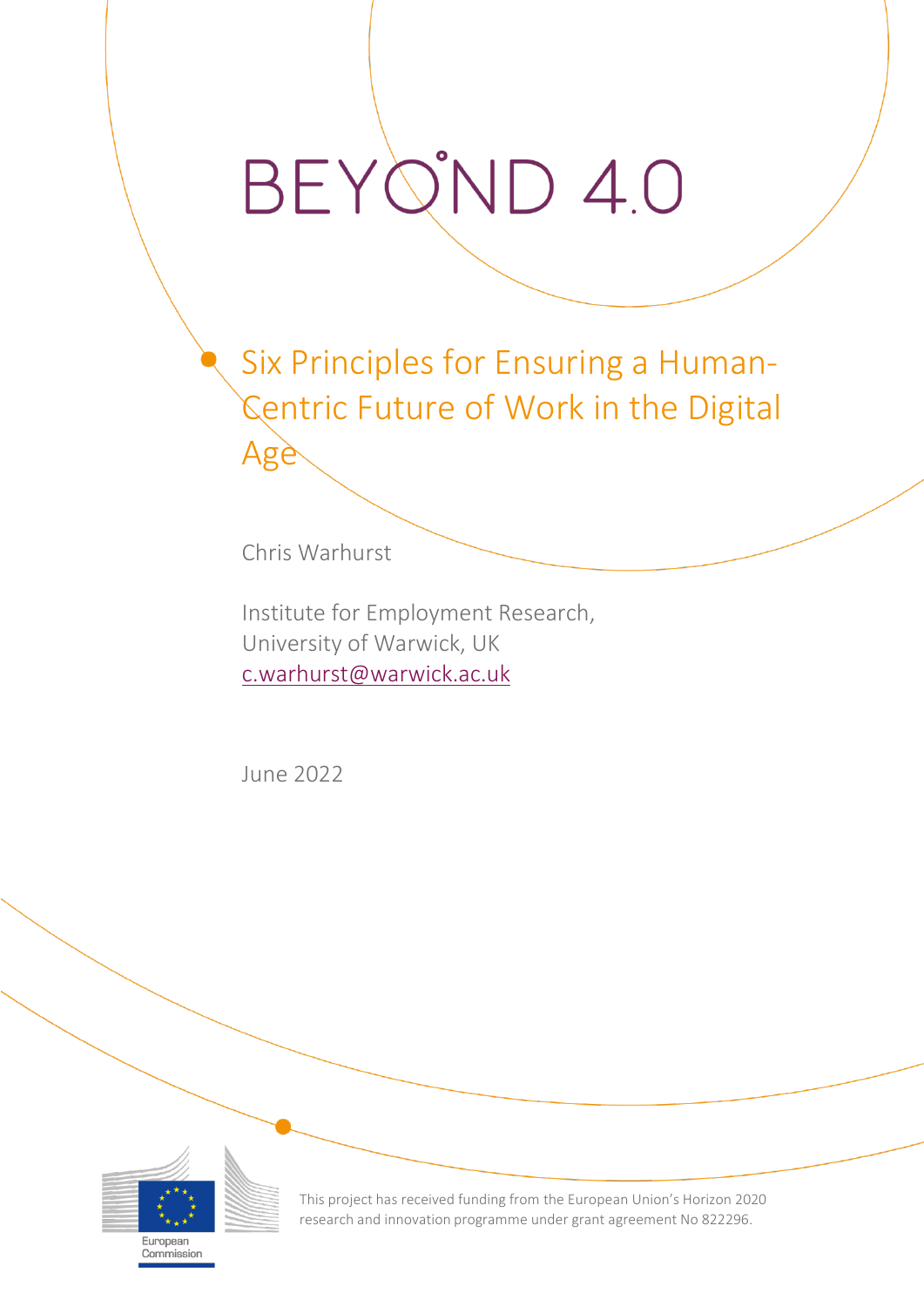The initial wave of debate on the introduction to workplaces of digital technology – usually AL with advanced automation – was techno-centric. It emphasized and promoted the capabilities of this technology. It wasn't just that this technology was important, even representing a new 4<sup>th</sup> Industrial Revolution, it was that this technology would determine the future of work. Indeed, in some accounts there would be no future for humans in work. Instead, the clever robots would do all of the work, pushing humans out of work. The result would be mass unemployment, with possible social and political unrest.

These debates seemed oblivious to [past technological revolutions](https://beyond4-0.eu/storage/publications/D7.1%20Technological%20Revolutions:%20Which%20Ones,%20How%20Many%20%20And%20Why%20It%20Matters:%20A%20Neo-Schumpeterian%20View/BEY_D7.1%20Historical%20paper.pdf) and how, following its introduction – microchips for example - the numbers of people in work had risen not reduced. Debate also ignored the fact that some jobs can't be automated or, even if they can be automated, people might not want them to be automated. Some jobs need humans to do them and some humans don't want to interact only with robots. [Past experience suggests that choices](https://joint-research-centre.ec.europa.eu/publications/digitalisation-future-work-and-employment-possible-impact-and-policy-responses_en)  [exist](https://joint-research-centre.ec.europa.eu/publications/digitalisation-future-work-and-employment-possible-impact-and-policy-responses_en) about how to introduce digital technology in ways that serve not subordinate humans at work.

## Towards humanized workplaces

More recently, the European Commission has recognized that what is needed is a human-centric future of work that delivers productivity gains in the context of digital technology. Following the lead taken by the [German Federal Ministry of Labour and Social Affairs,](https://www.bmas.de/EN/Services/Publications/a883-white-paper.htm) the [Commission](https://ec.europa.eu/info/publications/industry-50_en) argues for putting the well-being of workers at the centre of the new production processes. The challenge now is to identify how the policy aim can be translated into workplace practice.

The starting point is to recognise that the desire to humanize work in the digital age is a policy push without a theory. As [Steven Dhondt and his colleagues](https://www.elgaronline.com/configurable/content/edcoll$002f9781789909340$002f9781789909340.00013.xml?t:ac=edcoll%24002f9781789909340%24002f9781789909340.00013.xml) have recently argued, that theory might come from a revamped socio-technical systems theory (STS). This theory maintains that for any given technology there is a choice of social organization and that for effective use it is necessary to optimize both the social and the technical system or, as [Eric Trist and Ken Bamforth](https://www.uv.es/=gonzalev/PSI%20ORG%2006-07/ARTICULOS%20RRHH%20SOCIOTEC/Trist%20Long%20Wall%20Method%20HR%201951.pdf) put it in 1951 when they first developed this theory, have 'a social and a technological whole'.

## The six principles

With my colleagues David Guest and Angie Knox, I've reviewed past workplace interventions over the 1950s into the 1970s that used STS to integrate machines and people. We've identified important lessons from these interventions which suggest six principles for ensuring the successful introduction of new digital technology in workplaces that would both humanize work and deliver productivity benefits.

The first principle is that the focus of interventions has be tight. This focus should be the workplace. Interventions should improve the quality of working life, not promote wider social change. Jobs and the experience of work has to be the first order priority. There may well be very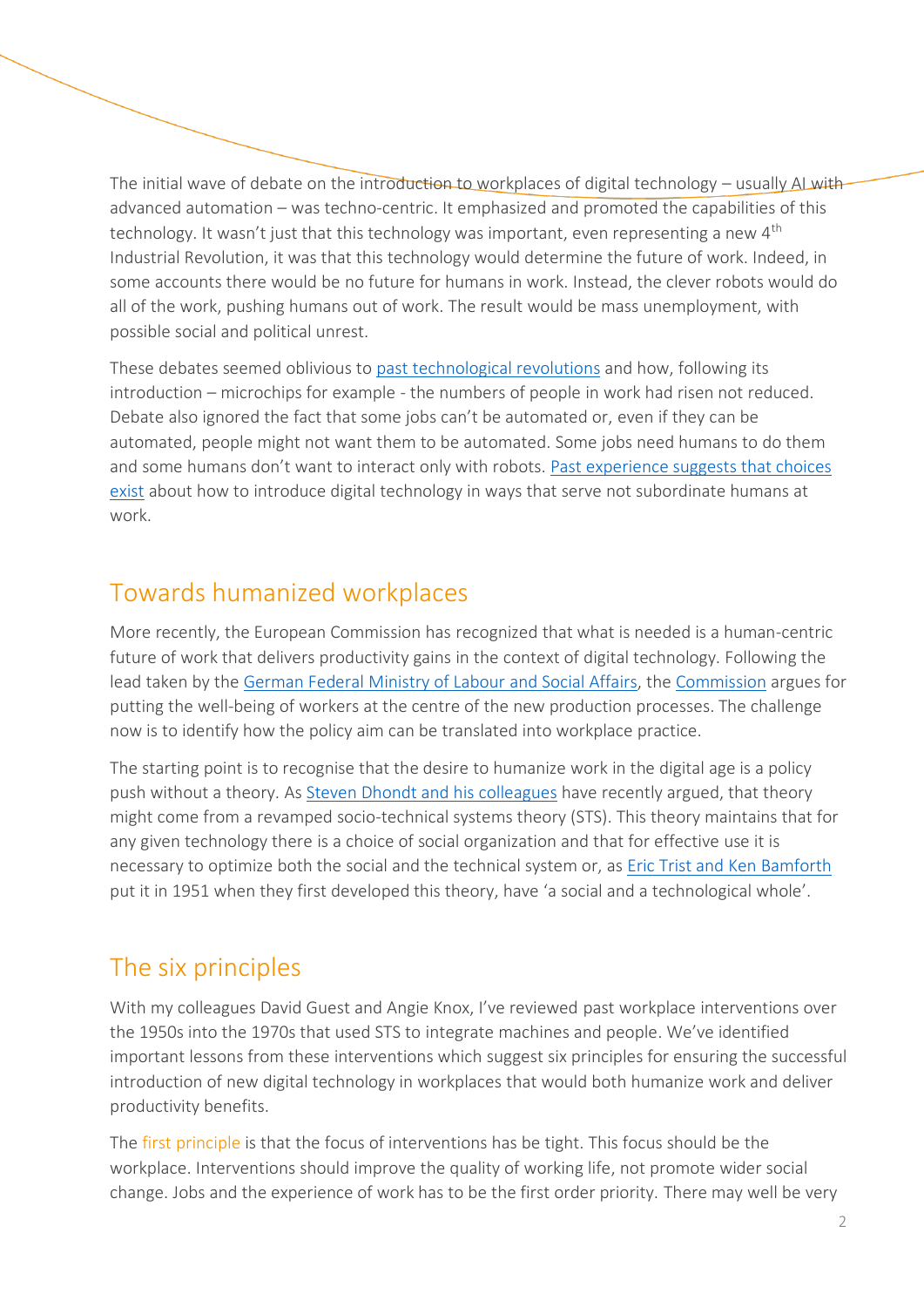welcome spillover effects from workplace interventions based on STS. For example, [Marmot et al.](https://www.health.org.uk/publications/reports/the-marmot-review-10-years-on) (2020) have argued that improving quality of working life would benefit communities, government and society by redressing health inequalities and reducing healthcare costs. However, those benefits would only accrue from first improving job quality.

The second principle is that improving the quality of jobs means focusing on both work and employment practices. Although 'work' and 'employment' are often used synonymously, they are distinct. Work can exist without employment for example. It is the bundle of work practices and employment practices that shape job quality. The UK's [Measuring Job Quality Working Group](https://www.carnegieuktrust.org.uk/publications/measuring-good-work-the-final-report-of-the-measuring-job-quality-working-group/) identified seven key practices, representing the dimensions of job quality: terms of employment; pay and benefits; health, safety and psychosocial well-being; job design and the nature of work; social support and cohesion; voice and representation; and work-life balance. Humanizing work needs to cover all seven and understand how digitalization effects each as well as how they interact with each other.

The third principle is that efforts to humanise work require institutional support, particularly from governments. Workplace initiatives require outside institutional support if they are to be diffused and sustained. Employer organisations and workers' representatives including trade unions and works councils have an important role to play here but perhaps the lessons from past STS experiments, particularly in Scandinavia, is that government support is crucial. Voluntary workplace interventions triggered by employer choice or management-union negotiations that aim for best practice should be encouraged and supported by government, including through the provision of evidence-based information and education. However, government should also set minimum standards that ensure decent jobs for all and act as a baseline, based on the dimensions of job quality.

The fourth principle is that workplace initiatives need to optimize mutual interests. Whilst there can be differing interests in the workplace, collaboration is also needed between managers and workers. Focusing only on conflict can overlook the reality of shared workplace interests. The introduction of digital technology has to be based on reconciling the different interests that deliver the joint maximization of outcomes. A useful human resource management (HRM) approach here is that advocated by Kochan [and his colleagues](https://www.cornellpress.cornell.edu/book/9780875463209/the-transformation-of-american-industrial-relations/#bookTabs=1) in the US and others in Europe to bring stakeholders together, ensuring voice to explore mutual interests and seek win-win opportunities through STS. It is notable that the [OECD](https://www.oecd.org/employment/the-crisis-has-had-a-lasting-impact-on-job-quality-new-oecd-figures-show.htm) is advocating job quality as a route to better employee well-being and higher productivity and so in the interests of management and shareholders, not just workers.

The fifth principle is the need to recognize a stakeholder eco-system. Successful interventions recognize that everything is connected to everything else. Drawing again on the HRM literature, this time the work of [Michael Beer and his colleagues,](https://www.hbs.edu/faculty/Pages/item.aspx?num=49902) it is useful to recognize the interests of a range of stakeholders and therefore the desire for a range of potentially different outcomes. Specifically, they identify shareholders, managers, employees, government, the local community and workers' representatives as stakeholders, to which we would add customers. Each stakeholder seeks distinctive but often overlapping outcomes that can be supported through good design of work.